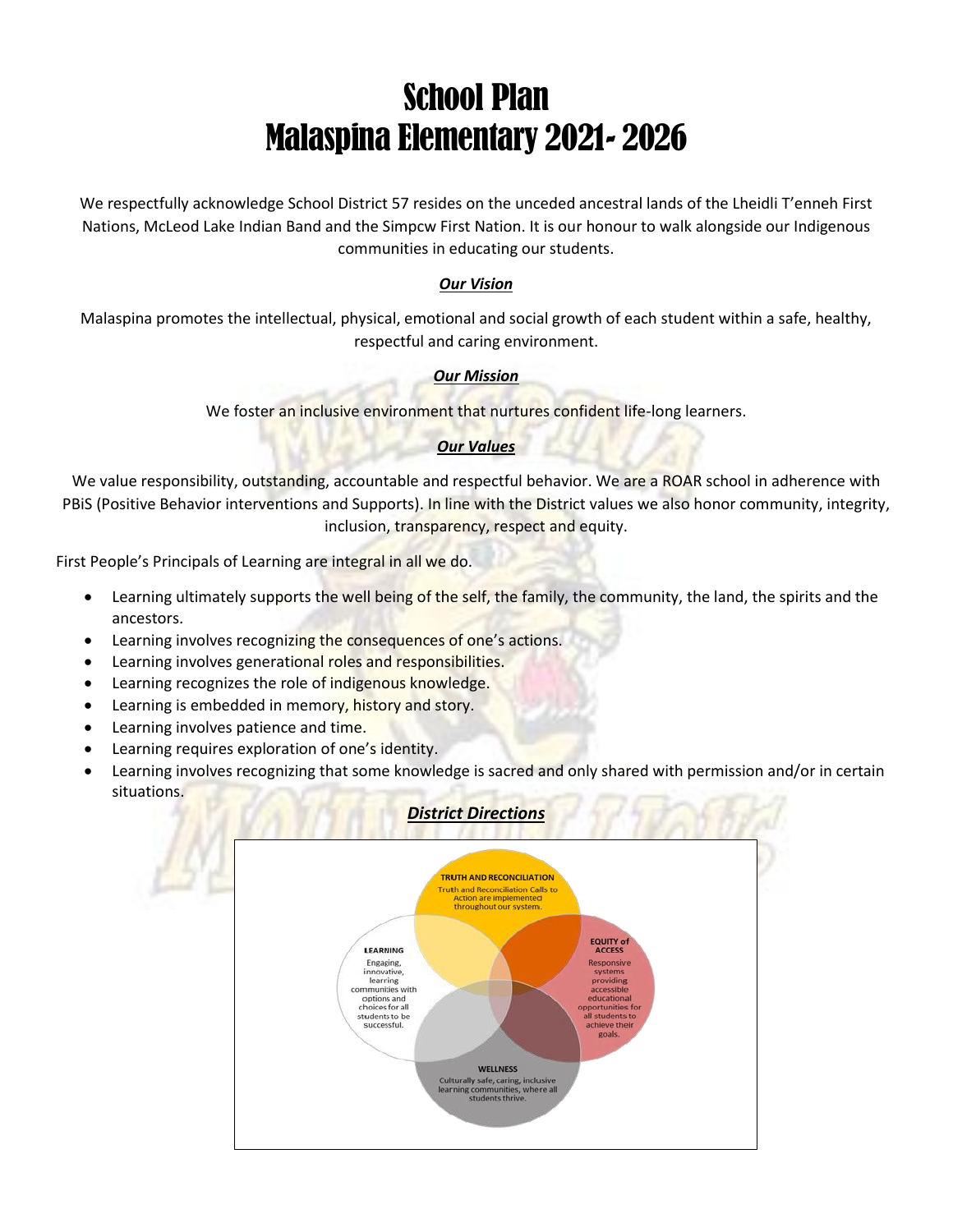# *About Our School*

Malaspina has a population of 300 students in thirteen divisions from Kindergarten to Grade 7. 20% of our population is of Aboriginal ancestry. Our students come from diverse socio-economic backgrounds.

Our building, opened in the fall of 1979, is clean and bright, a welcoming environment for students and staff. Our playground is large, including treed areas along the side and the back of the field as well as a football field and a baseball diamond. It includes a large play structure, swings, and a smaller play structure, a basketball court, and a paved area at the back of the school with several hop scotch designs, and a four square area. We believe play is an important part of learning, and our play areas are inviting and spacious.

We have 16 classrooms teachers and 5 teachers that are responsible for providing support through Counselling, Learning Assistance and Resource. Music is taught during prep along with Library Skills, French, Applied Designs, Skills and Technologies. Our Education Assistants provide support to students in class and supervise our playground before school, at lunch and after school. Our Aboriginal Education Worker supports our Aboriginal students and plans school-wide events and classroom lessons based on the Seven Teachings.

Strong Start is offered for children aged 0-5 years on Monday, Wednesday and Friday mornings from 8:45 – 11:45. Malaspina is a welcoming and inclusive environment for students, staff and our school community. Malaspina PAC is very active and sponsors many events for the school community.

#### **Engagement Process**

The school district has recently engaged the community for feedback on what was valued for 21st learners in our community when they embarked on the redesigned Strategic Plan. Core values that emerged were options for learning; strong literacy and numeracy skills; a safe and caring learning environment; and inclusion of indigenous culture, language and history. Malaspina Elementary will focus on this district wide feedback to engage our students staff, parents, and community for further feedback that is specific to our unique neighborhood. The four key district directions of Truth and Reconciliation, Equity of Access, Wellness and Learning will be shared and will be the focus of our school agenda in the coming years.

## **School Directions in Alignment with District Directions**

## *Truth and Reconciliation*

Truth and Reconciliation Calls to Action are implemented throughout system.

## *Equity of Access*

Responsive systems providing accessible educational opportunities for all students to achieve their goals with specific focus for our Indigenous learnings, our children and youth in care and our students with diverse abilities/disabilities.

## *Wellness*

Cultural safe, caring, inclusive learning communities where all students thrive with an emphasis on mental health, physical health and overall well-being for students, staff and families.

## *Learning*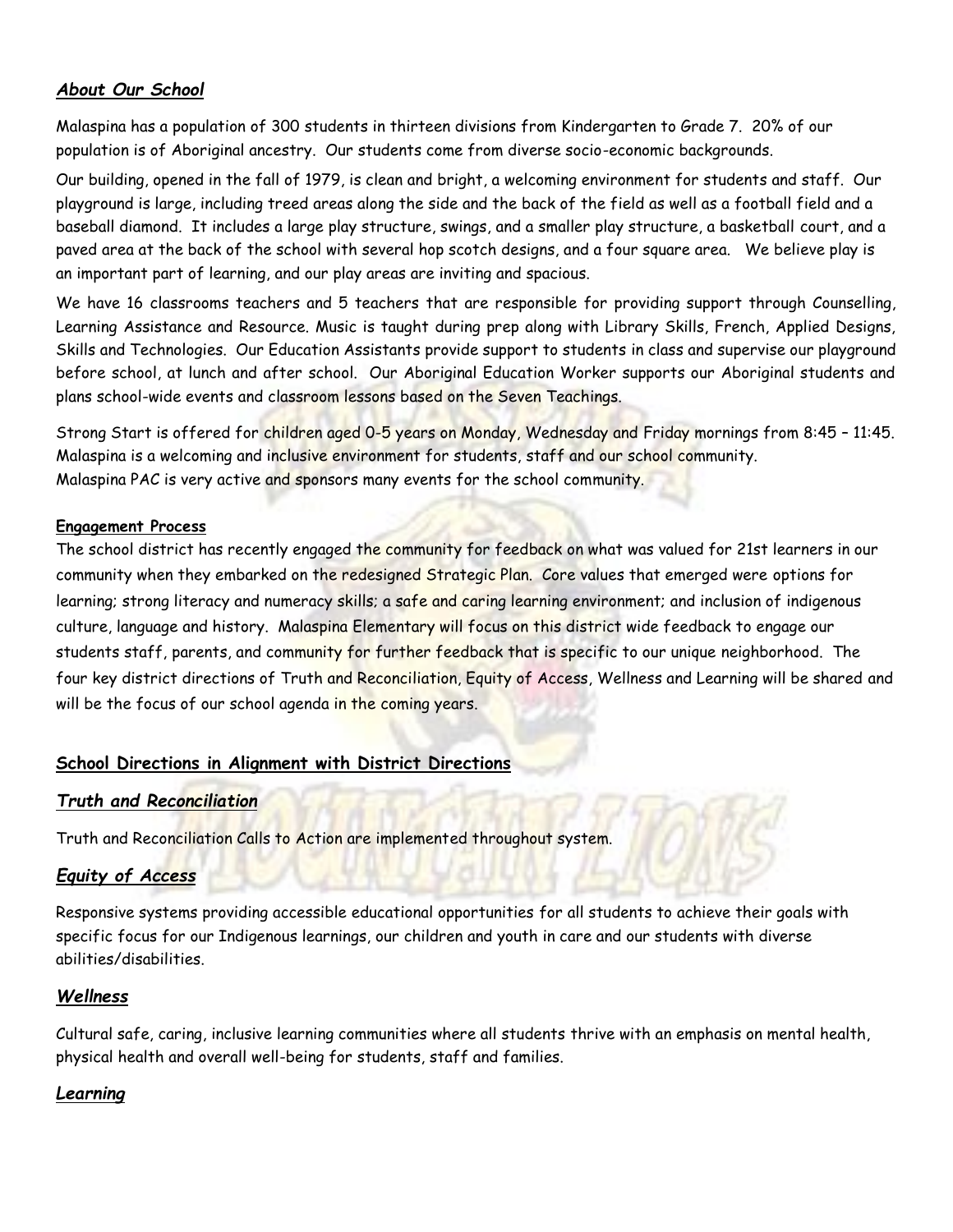Engaging, innovative, learning communities with options and choice for all students to be successful. The focus of increasing literacy, numeracy and graduation rates will be prioritized. Specific strategies will be implemented to support our Indigenous learnings, our children and youth I care and out students with diverse abilities/disabilities.

## *Goals*

Year 1 and 2

# *Truth and Reconciliation*

# *Goal(s)*

1. Develop approaches to ensure our staff, students and parents understand how Truth and Reconciliation is implemented in our school.

**Strategies** 

- Staff professional development on TRC calls to action and Indigenous Day of Learning (Wednesdays are targeted as district Indigenous days of learning throughout the year)
- Engagement with staff, student and parents where they feel we need to move forward with Truth and Reconciliation
- Orange shirt day and readings
- Six Cedar Trees teachings
- **•** Consistent language on Indigenous Education throughout the school
- Delkeh word of the week during daily announcements
- Acknowledge the land in assemblies, announcements, staff meetings and PAC meetings

# Success Measures

On the Student Learning Survey increase student reporting 'many times' or 'all of the time' by 10% on the following "Are you learning about First peoples at school?"; "Are you learning about local First Nations at school?"; and "Are you learning the local Nations' language at school?" .

| Grade 3 and 4 students |  |               | Grade 7 students |  |  |
|------------------------|--|---------------|------------------|--|--|
| # of students          |  | # of students |                  |  |  |

| Are you learning about First Peoples at school? (Grade 3/4 from 2017/18)                               |                        |                        |                |            |
|--------------------------------------------------------------------------------------------------------|------------------------|------------------------|----------------|------------|
|                                                                                                        |                        |                        |                |            |
| 2016/17                                                                                                | 22                     | 65 12                  | $\overline{7}$ | $-7$<br>30 |
| 2017/18                                                                                                | $\boldsymbol{\Lambda}$ | $19 - 13$              | 20             | 63<br>30   |
| 2018/19                                                                                                | 13                     | 29 <sub>0</sub>        | 19             | 16<br>59   |
| 2019/20                                                                                                | 13                     | 46 7                   | 25             | 64 15      |
| 2020/21                                                                                                | 16                     | 57 26                  | 10             | 43 2       |
| At school, are you being taught about local First Nations? (Grade 3/4 in 2016/17 and grades 7, 10, 12) |                        |                        |                |            |
| Are you learning about local First Nations at school? (Grade 3/4 from 2017/18)                         |                        |                        |                |            |
| 2016/17                                                                                                | 17                     | 50 17                  | $\overline{2}$ | $-15$<br>9 |
| 2017/18                                                                                                | $\overline{2}$         | $9 - 16$               | 10             | 31 10      |
| 2018/19                                                                                                | 10                     | $22 - 1$               | 16             | 52<br>24   |
| 2019/20                                                                                                | $\overline{7}$         | $25 - 1$               | 22             | 56 21      |
| 2020/21                                                                                                | 6                      | $21 - 2$               | 5              | $22 - 10$  |
| Are you being taught the local First Nation language(s)? (Grade $3/4$ in 2016/17 and grades 7, 10, 12) |                        |                        |                |            |
| Are you learning the local First Nations' language at school? (Grade 3/4 from 2017/18)                 |                        |                        |                |            |
| 2016/17                                                                                                |                        | 3<br>$-6$              | $\Omega$       | $0 - 5$    |
| 2017/18                                                                                                |                        | $5 - 3$                | $\mathbf{1}$   | $3 - 1$    |
| 2018/19                                                                                                |                        | $4 - 1$                | $\overline{2}$ | 6          |
| 2019/20                                                                                                |                        | $\overline{4}$<br>$-6$ | 3              | 8          |
| 2020/21                                                                                                |                        | $-6$<br>4              | $\mathbf{O}$   | $0 - 10$   |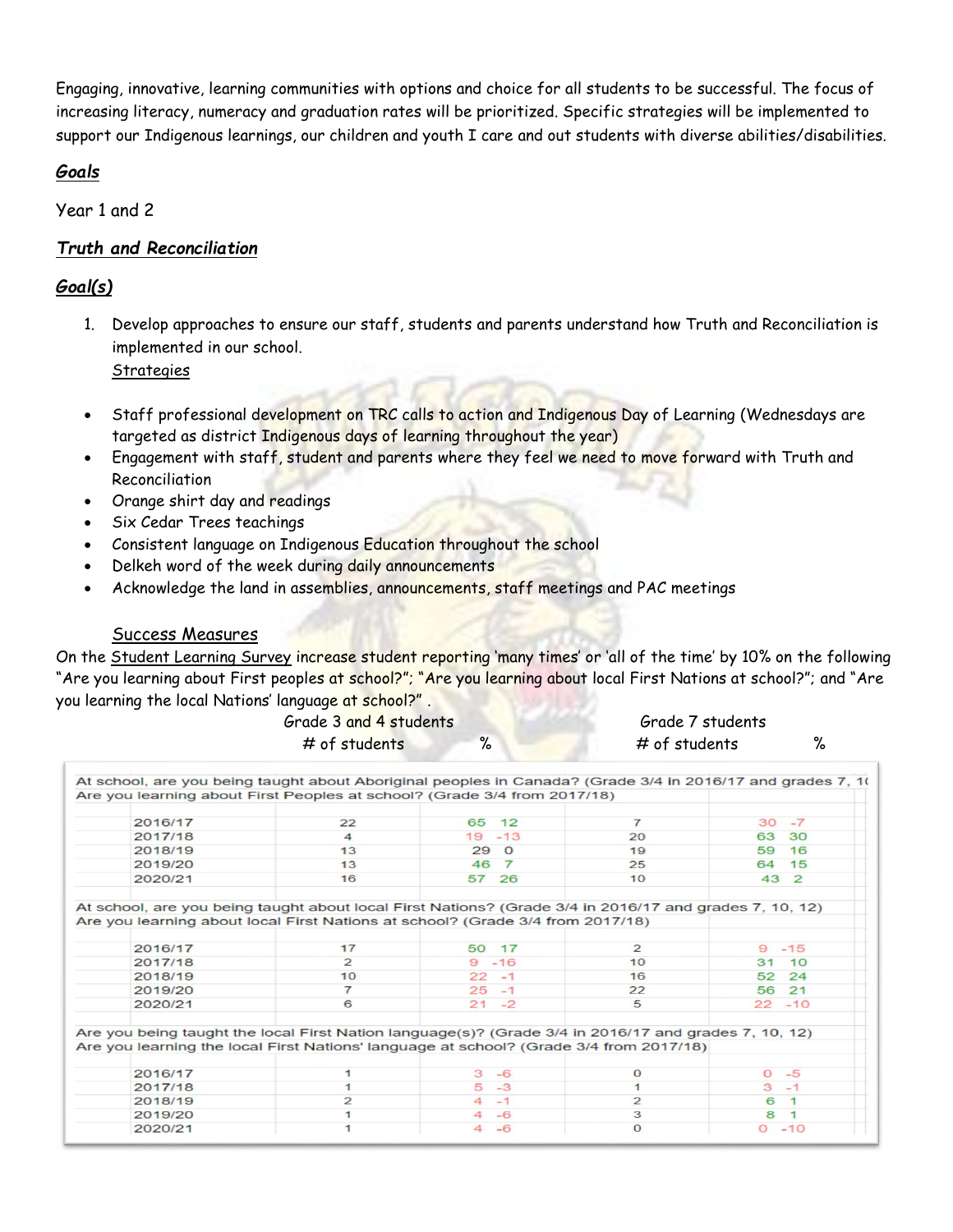# *Equity of Access*

# *Goal(s)*

- 1. To review our systems of support in our school to ensure all students have access to personalized learning.
- 2. To review our communication with parents in their understanding of "Equity of Access".

## **Strategies**

- Increase our connections and communication with students and families to understand how student learning can be supported for ALL students based on their needs.
- Continue to use ROAR Responsible, outstanding, accountable and respect in our school.
- Continue to identify systems and structures that are not equitable and adjust or create systems and structures of equity.
- Wednesdays are targeted as district Indigenous days of learning throughout the year

## Success Measures

The Student Learning Survey identifies support as one of the factors to support student equity of access in the learning environment. We will increase the student reporting in these areas by 10% in students reporting "many times" or "all the time".

|         |                                                                                                                                                                       | Grade 3 and 4 students |               | Grade 7 students |
|---------|-----------------------------------------------------------------------------------------------------------------------------------------------------------------------|------------------------|---------------|------------------|
|         | # of students                                                                                                                                                         | $\%$                   | # of students | %                |
|         | Vivis school provides enough materials and technology for my learning (for example, things for wood<br>working, metal working, art work, music, computer technology). |                        |               |                  |
| 2016/17 | 10                                                                                                                                                                    | 29 - 38                | 8             | $35 - 24$        |
| 2017/18 | Not asked                                                                                                                                                             | Not asked              | 19            | 58 0             |
| 2018/19 | Not asked                                                                                                                                                             | Not asked              | 16            | $50 - 12$        |
| 2019/20 | Not asked                                                                                                                                                             | Not asked              | 24            | $-6$<br>65       |

Not asked

 $\overline{2}$ 

65

15

| At school, are you able to get extra help when needed? (Grade 3/4 in 2016/17 and grades 7, 10, 12) |  |
|----------------------------------------------------------------------------------------------------|--|
| Are you able to get extra help with your schoolwork when needed? (Grade 3/4 from 2017/18)          |  |

| 2016/17 | 8  | $24 - 19$ | 13 | 57                 |
|---------|----|-----------|----|--------------------|
| 2017/18 | 12 | 57        | 20 | $\sim$ $\sim$<br>9 |
| 2018/19 | 33 | 15<br>73  |    | 53<br>$-1$         |
| 2019/20 | 10 | $36 - 19$ | 25 | 64<br>10           |
| 2020/21 | 15 | 54        | 18 | 26<br>78           |

# *Wellness*

2020/21

# *Goal(s)*

- 1. To review the strategies that support equity, diversity, inclusion and belonging in our school.
- 2. To review the Mental Health Literacy supports in our school.

Not asked

## **Strategies**

- Implement student leadership to then develop spirit days, special events, school ambassadors to support the school in order that students feel connected and a sense of belonging.
- Enhance Mental Health Literacy understanding and its implementation through SOGI, school counsellor, and District Mental Health/Behaviorist Clinician.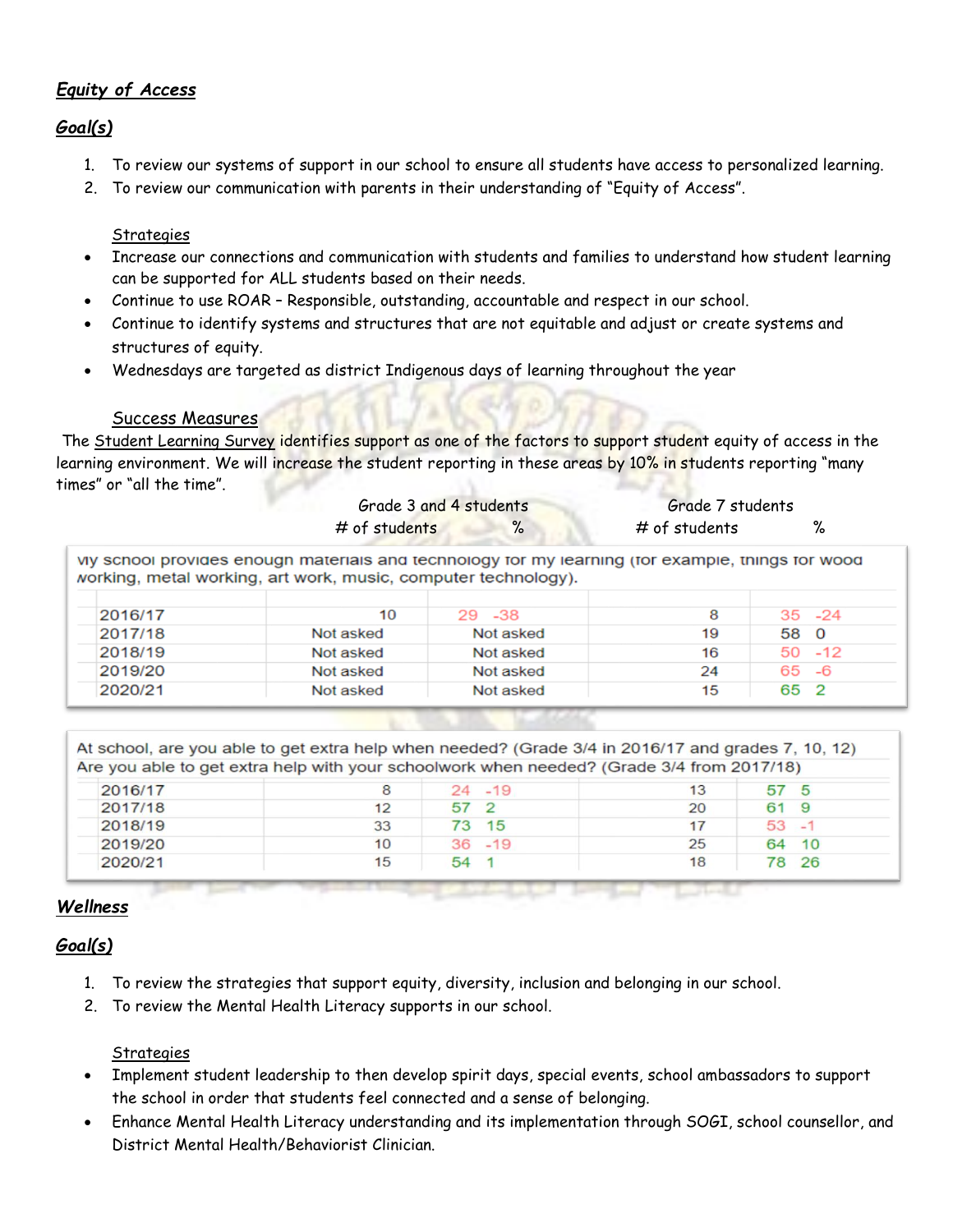- Administer the MDI in grade 5 to understand mental health from the students perspective.
- Provide professional learning opportunities for staff to support Mental Health strategies (in staff meetings share "Refresh" strategies on adult wellness)
- Will continue to work with our IEW to build connection with our Indigenous students

#### Success Measures

The Student Learning Survey identifies belonging as a factor to support student well-being. We will increase the student reporting in these areas by 10% in students reporting "many times" or "all the time".

We will also identify a "goto" adult for all our students (including diverse learners) in order that they have a safe caring adult to connect to at the school.

|         | Grade 3 and 4 students                            |           | Grade 7 students |               |      |          |
|---------|---------------------------------------------------|-----------|------------------|---------------|------|----------|
|         | # of students                                     |           | %                | # of students |      | %        |
|         | Is school a place where you feel like you belong? |           |                  |               |      |          |
| 2016/17 | 17                                                | $50 - 5$  |                  | 19            |      | 83 30    |
| 2017/18 | 5                                                 | $23 - 31$ |                  | 14            | 45 0 |          |
| 2018/19 | 28                                                | 62 5      |                  | 13            |      | $42 - 4$ |
| 2019/20 | 11                                                | $39 - 15$ |                  | 18            | 46 1 |          |
| 2020/21 | 18                                                | 64 14     |                  | 8             |      | $35 - 8$ |

# *Learning*

# *Goal(s)*

- 1. Increase literacy, and numeracy rates for our students and close the gap for Indigenous learners, children and youth in care and students with diverse abilities/disabilities.
- 2. Provide opportunities for students to participate in learning opportunities connected to people, place and land.

## **Strategies**

- Increase literacy and numeracy rates for all students and close the gap for Indigenous Learners, Children and Youth in Care and students with diverse abilities/disabilities.
- Create a system where all students develop a plan, a sense of purpose before transitioning to secondary school to guide them towards their goals.
- Engage our students in opportunities such as land based learning, adventurous play and outdoor learning, trades trailer, and coding.

#### Success Measures

The Student Learning Survey identifies choice, engagement, and participation as factors to support student learning. We will increase the student reporting in these areas by 10% in students reporting "many times" or "all the time".

The FSA (Foundation Skills Assessment) allow us to monitor our progress towards these goals. Our numeracy rates continue to be a concern. Using enhanced focus on instruction (SNAP math, Robert Sidley, Sandra Herbst) and ongoing assessment we expect to see a 10% increase on our Grade 4 and 7 FSA data of students on track or extending.

In reading we will continue to use classroom based reading assessments (BAS, PM benchmarks) collected to help inform interventions. We will continue to focus on literacy and expect a 10% increase in the number of students who are on track or extending.